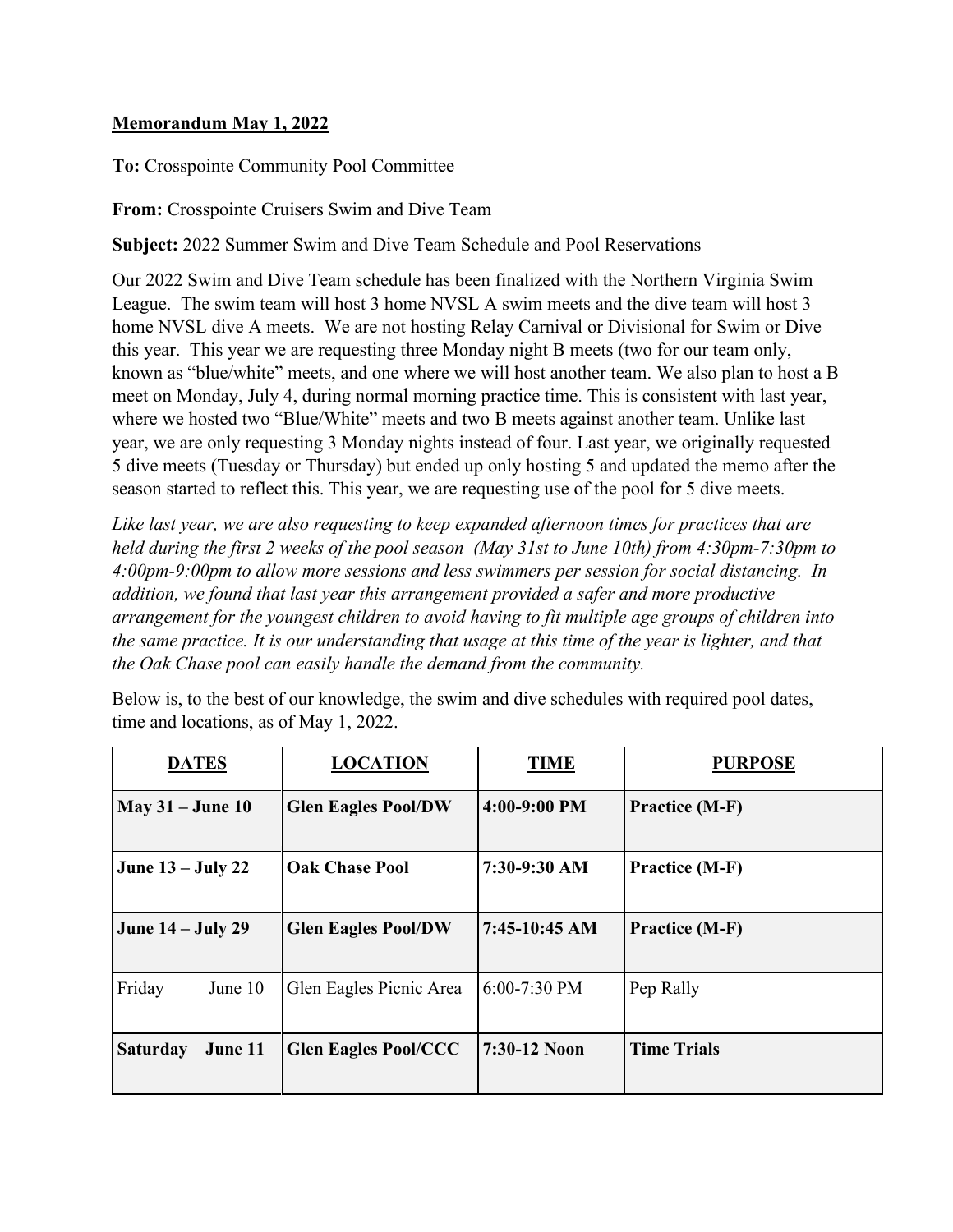| <b>Monday</b>           | June 13 | <b>Glen Eagles Pool/CCC</b> | 5:00-9:00 PM | Swim Meet (B Meet)(B/W)                           |
|-------------------------|---------|-----------------------------|--------------|---------------------------------------------------|
| Friday                  | June 17 | Glen Eagles Picnic Area     | 6:00-7:30 PM | Pep Rally                                         |
| <b>Saturday</b>         | June 18 | <b>Glen Eagles Pool/CCC</b> | 7:30-12 Noon | <b>Swim Meet (A Meet)</b>                         |
| <b>Monday</b>           | June 20 | <b>Glen Eagles Pool/CCC</b> | 5:00-9:00 PM | <b>Swim Meet (B Meet)</b>                         |
| <b>Thursday June 23</b> |         | <b>Glen Eagles Pool/DW</b>  | 4:00-9:00 PM | Dive Meet (B Meet)                                |
| Friday                  | June 24 | Glen Eagles Picnic Area     | 6:00-7:30 PM | Pep Rally                                         |
| <b>Saturday June 25</b> |         | <b>Glen Eagles Pool/CCC</b> | 7:30-12 Noon | <b>Swim Meet (A Meet)</b>                         |
| <b>Tuesday June 28</b>  |         | <b>Glen Eagles Pool/DW</b>  | 4:00-9:00 PM | Dive Meet (A Meet)                                |
| Friday                  | July 1  | Glen Eagles Picnic Area     | 6:00-7:30 PM | Pep Rally                                         |
| <b>Monday July 4</b>    |         | <b>Glen Eagles Pool/CCC</b> | 8:00-12 Noon | <b>Swim Meet (B meet during</b><br>practice time) |
| <b>Tuesday July 5</b>   |         | <b>Glen Eagles Pool/DW</b>  | 4:00-9:00 PM | Dive Meet (A Meet)                                |
| Friday                  | July 8  | Glen Eagles Picnic Area     | 6:00-7:30 PM | Pep Rally                                         |
| Saturday July 9         |         | <b>Glen Eagles Pool/CCC</b> | 7:30-12 Noon | <b>Swim Meet (A Meet)</b>                         |
| Thursday July 14        |         | <b>Glen Eagles Pool /DW</b> | 4:00-9:00 PM | Dive Meet (B Meet)                                |
| Friday                  | July 15 | Glen Eagles Picnic Area     | 6:00-7:30 PM | Pep Rally                                         |
| <b>Monday July 18</b>   |         | <b>Glen Eagles Pool/CCC</b> | 5:00-9:00 PM | <b>Swim Meet (B Meet)</b>                         |